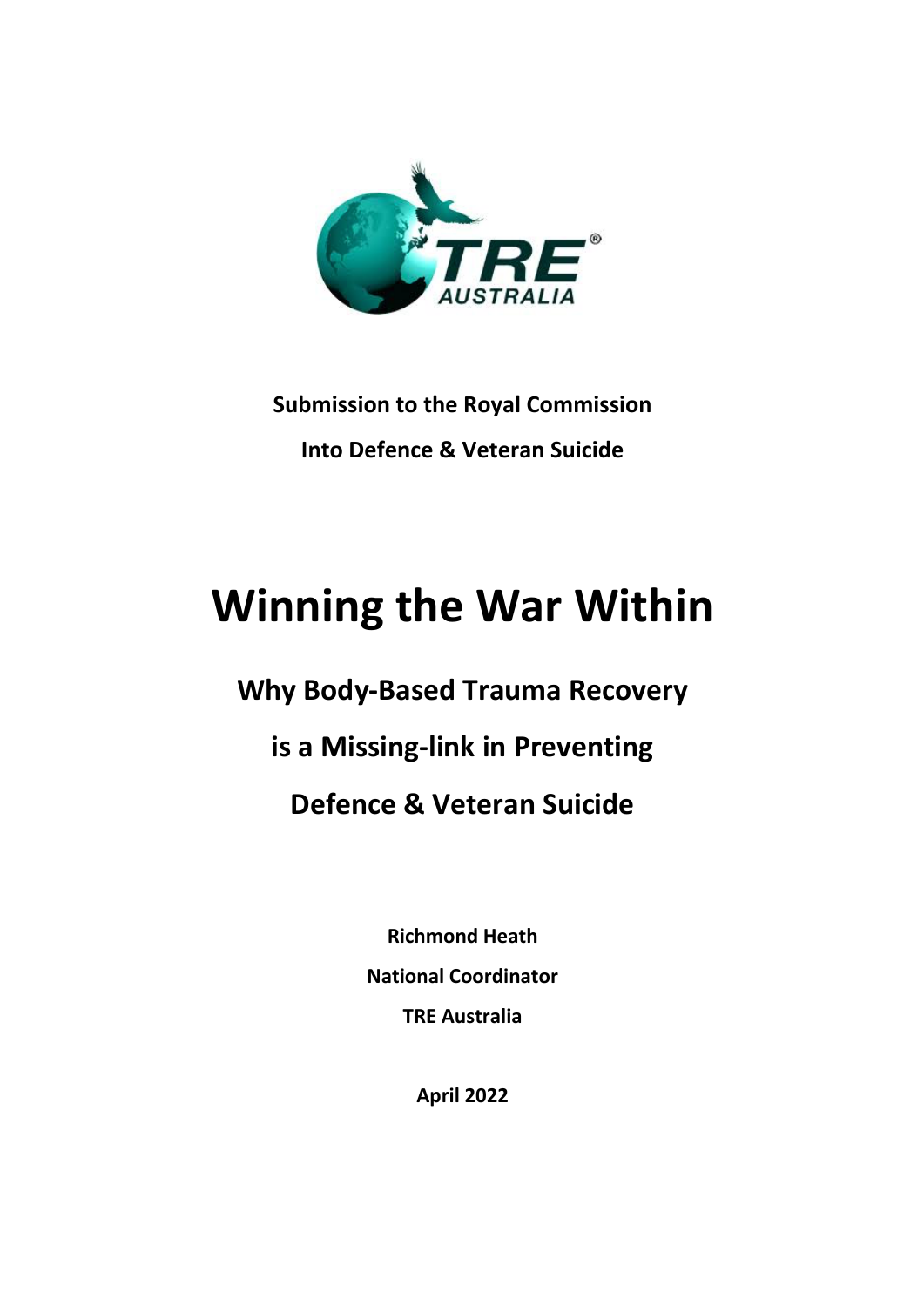### **Dear Royal Commission Members,**

I am a Physiotherapist with a background in Mental Health & world-leading Youth Suicide Prevention. I have been specializing in trauma recovery & prevention for the last 12 years & am the National Coordinator of TRE (Trauma Release Exercises) in Australia.

I am writing to inform you about a paradigm-changing body-based approach to earlyintervention & suicide prevention that Australian Personnel & Veterans are currently being denied access to through the ADF & DVA.

*"The trauma release exercises pretty much saved my life. They saved my relationship when I was struggling...& that's been one of the greatest gifts I've ever had." US Marine Veteran*

"*When I first learnt this technique I was convinced I needed to tell it to anyone I could ever talk to, any veteran I met that I knew who was struggling." US Marine Veteran*

# **Inaction by the ADF & DVA**

Since introducing TRE to Australia & New Zealand in 2010, I have continually contacted staff from both the ADF & DVA in all states of Australia to request they allow Australian Personnel & Veterans to evaluate this innovative approach for themselves.

Despite my professional qualifications, a case study published in the Journal of Military & Veteran Health, a detailed submission to the 2013 Parliamentary Inquiry into the Care of ADF Personnel Wounded & Injured on Operations & a presentation at the 2020 Australasian Military Medicine Association Conference, to date I have been unable to secure a face-toface meeting with staff from either of these organisations.

*"During the last years of TRE I felt that an important aspect of my life changed. I got in touch with myself & developed a deeper understanding for stress & for myself. Through this method I am successfully able to release the daily stress & trauma stress & helps me to relax*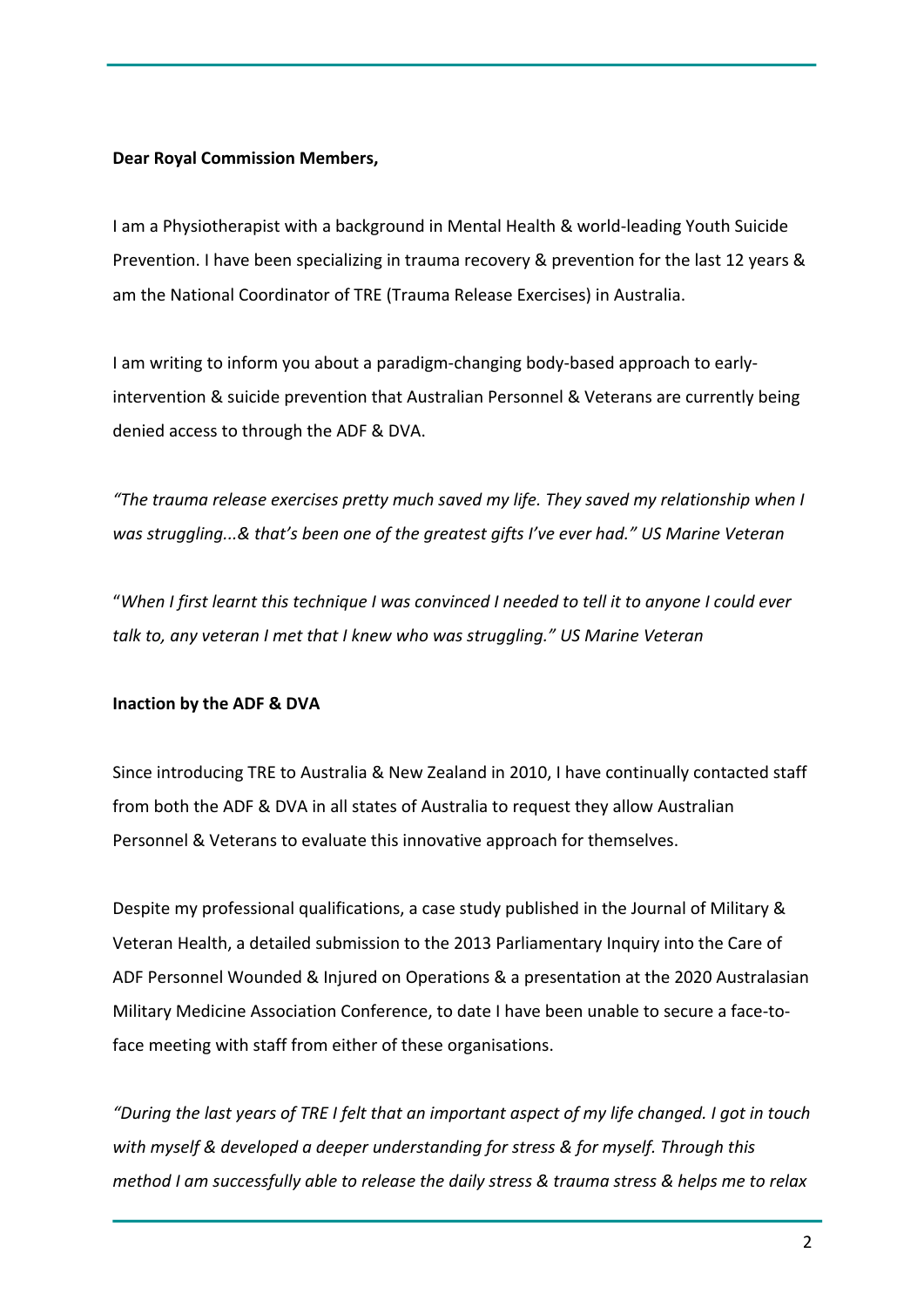*consistently. It also helps me to be more focused on my daily routine." Austrian Military Officer*

The reason the ADF & DVA have not yet explored this approach is not due to any specific failing on their part per se, but rather a 'catch 22' situation where Australian Mental Health Professionals are required to only provide 'evidence-based' treatments from within their existing (yet limited) evidence base – inadvertently precluding the investigation of novel approaches such as TRE that fall well outside the scope of practice & personal expertise of most 'Mental Health' experts.

*"…for us Columbians who have been through combat, it alleviates a lot of stress. The main part is that I came here heavy & I'm leaving here relaxed & energized as if I want to go & run & do something productive…the tremors are relaxing & I can feel this energy through my body." Columbian Army Soldier*

Despite the lived experience of Veterans benefiting from TRE all around the world & emerging evidence outlined elsewhere in this submission, the response I continue to receive from countless departments & staff members within the ADF & DVA is effectively; "It sounds very interesting but we need more evidence. Please send further studies once they are available."

Personnel & Veterans however do not require 'peer-reviewed evidence' or decades of research in order to decide whether a technique is helpful or not – they simply need an opportunity to try it - an opportunity currently being denied to Australian Personnel & Veterans by both the ADF & DVA.

*"The first time I did it I was very skeptical. You know I'd been through enough treatments that didn't work - I was not so gullible…but it did work, it was pretty easy to learn & it had a profound impact. These simple exercises were doing wonders for me. I slept the first night I did it." US Marine Veteran*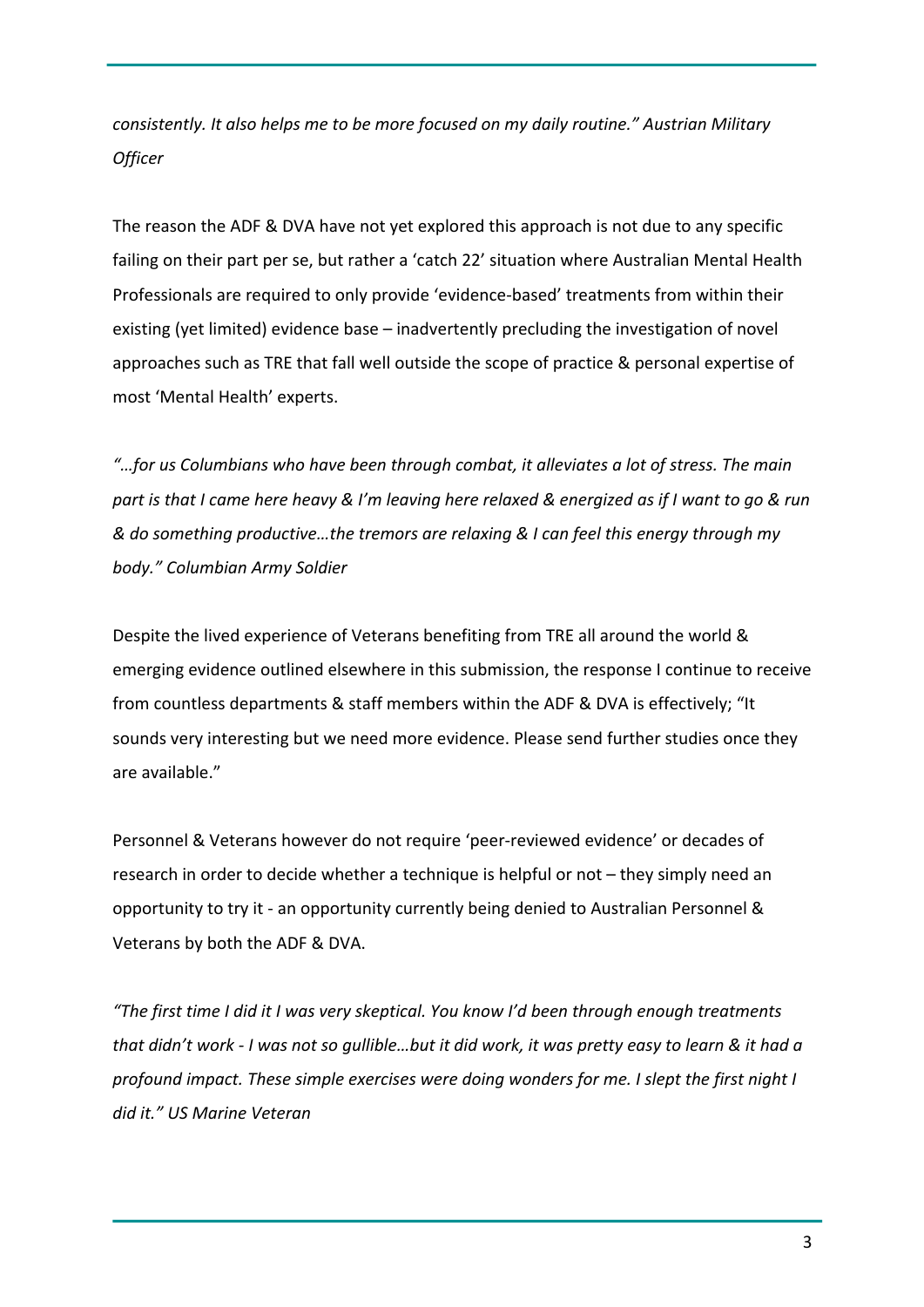#### **The Aim of this Submission**

The aim of this submission is not to try to prove the efficacy or scientific evidence for TRE, but to show there is enough anecdotal evidence & lived-experience from Veterans all around the world to warrant immediate pilot-trials so Australian Personnel & Veterans have the opportunity to evaluate this innovative technique for themselves.

This would allow the ADF & DVA to make an informed decision about TRE based on the direct feedback of Veterans & Frontline Personnel, rather than the opinions of Mental Health Professionals with limited professional experience or personal interest in body-based approaches to mental health & suicide prevention.

*"The shaking of TRE really helped me overcome the stress & cope with the firefights & time overseas & all those atrocities witnessed in war….it just gave me a resource or tool I can use to fix myself & deal with these issues…it's like the weight has been lifted off me & it seems to be getting better every time I do it." US Marine Veteran*

As the evidence-base for innovative approaches in Mental Health generally lags 10-15 years behind pioneering discoveries in the clinical setting, a recommendation by this Royal Commission for immediate pilot trials would provide the ADF & DVA with the external authority they require in order to trial a technique emerging from beyond the limitations of their existing knowledge base.

Involving Personnel & Veterans in the evaluation of TRE through pilot trials is also in direct alignment with mental health best practices & the need to '*increase user participation in the design, delivery & evaluation of PTSD services'* as recommended by the Fearless Australia 21 Roundtable 'When Helping Hurts: PTSD in First Responders' Report.

*"The feedback we get is that it's life-changing for them – they feel self-empowered, they have a tool that they can use themselves instead of depending upon doctors, psychiatrists & psychologists." Swedish Special Forces Veteran & TRE Trainer*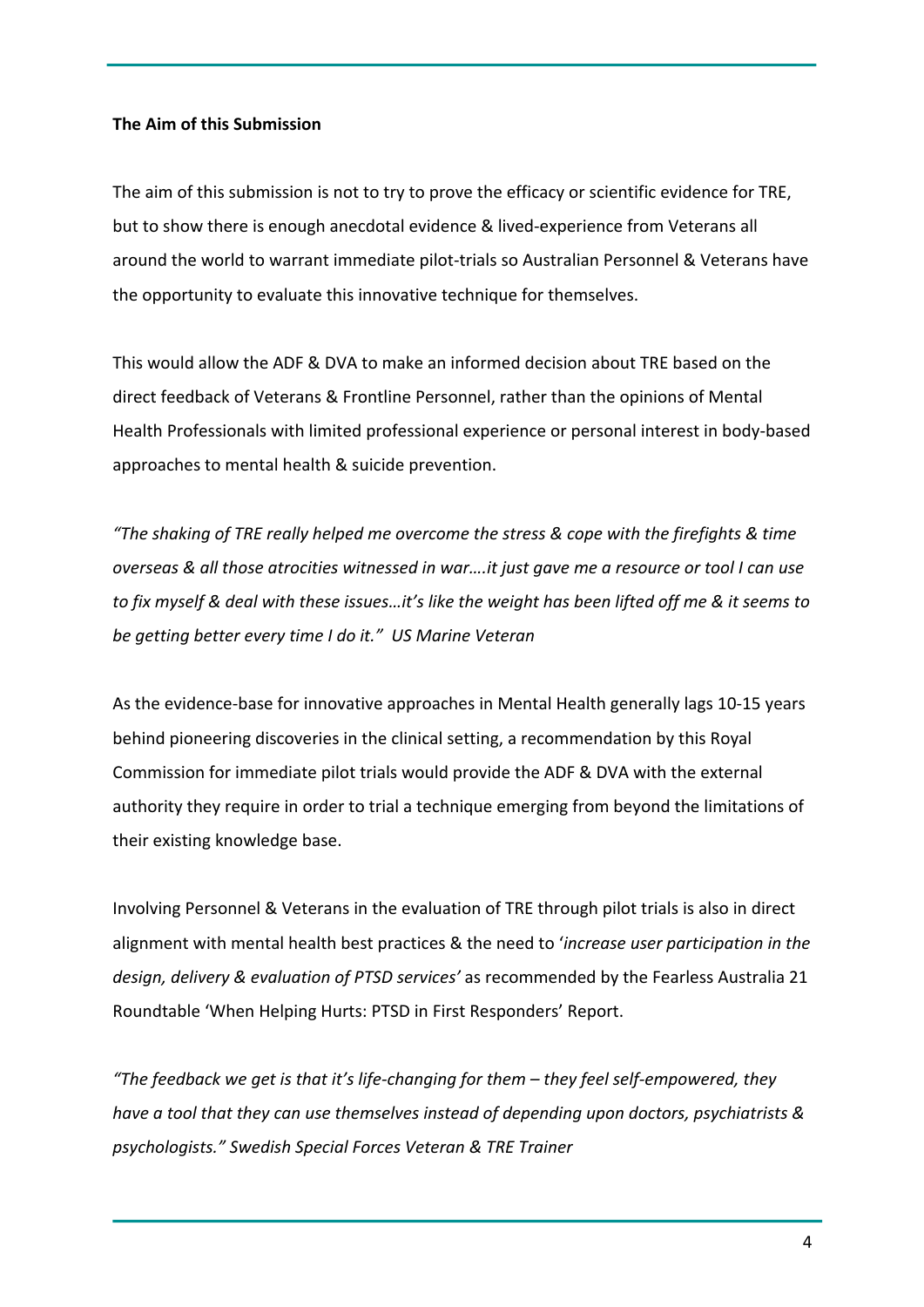#### **Lived Experience of TRE**

When Personnel & Veterans from other countries have been given the opportunity to try TRE, most report immediate effects & many continue to use TRE on an ongoing & regular basis. Evidenced by the lived experiences reported in this submission, Personnel & Veterans around the world like TRE because unlike most approaches to mental health, it is bodybased & does not require a therapist or the need to recall or talk about past events.

*"The reason this works so well with soldiers, & I've worked with thousands of soldiers all over the world in different countries, is because it's an exercise routine – soldiers are very familiar & comfortable with exercise…soldiers don't want to go to counselling in general, because in counselling they have to retell the story of something that its very disturbing for them – they would just rather figure out a way to heal." Dr David Berceli, US Air Force Veteran & Founder of TRE*

This does not mean to suggest TRE replaces existing mental health treatments or suicide prevention strategies, but by enabling the *physical* release of the effects of chronic stress & unresolved trauma, TRE supports existing approaches & empowers Personnel & Veterans to self-manage their mental health & physical wellbeing *before* escalating into acute conditions or becoming at risk of suicide.

*"I would recommend it 110% to other veterans – it's made me a better man, it's allowed me to heal from some of the horrors associated with war – I have less flashbacks, I have less anxiety – I can go back into malls & populated areas & not have the tension & anxiety associated with PTSD." US Marine Veteran*

#### **We Need New (Body-Based) Approaches**

Despite what you are likely to hear from many Mental Health experts that we need to provide better access to 'evidence based' treatments, the evidence for these approaches is clear – they are simply not working for the majority of Personnel & Veterans affected by the insidious impacts of trauma.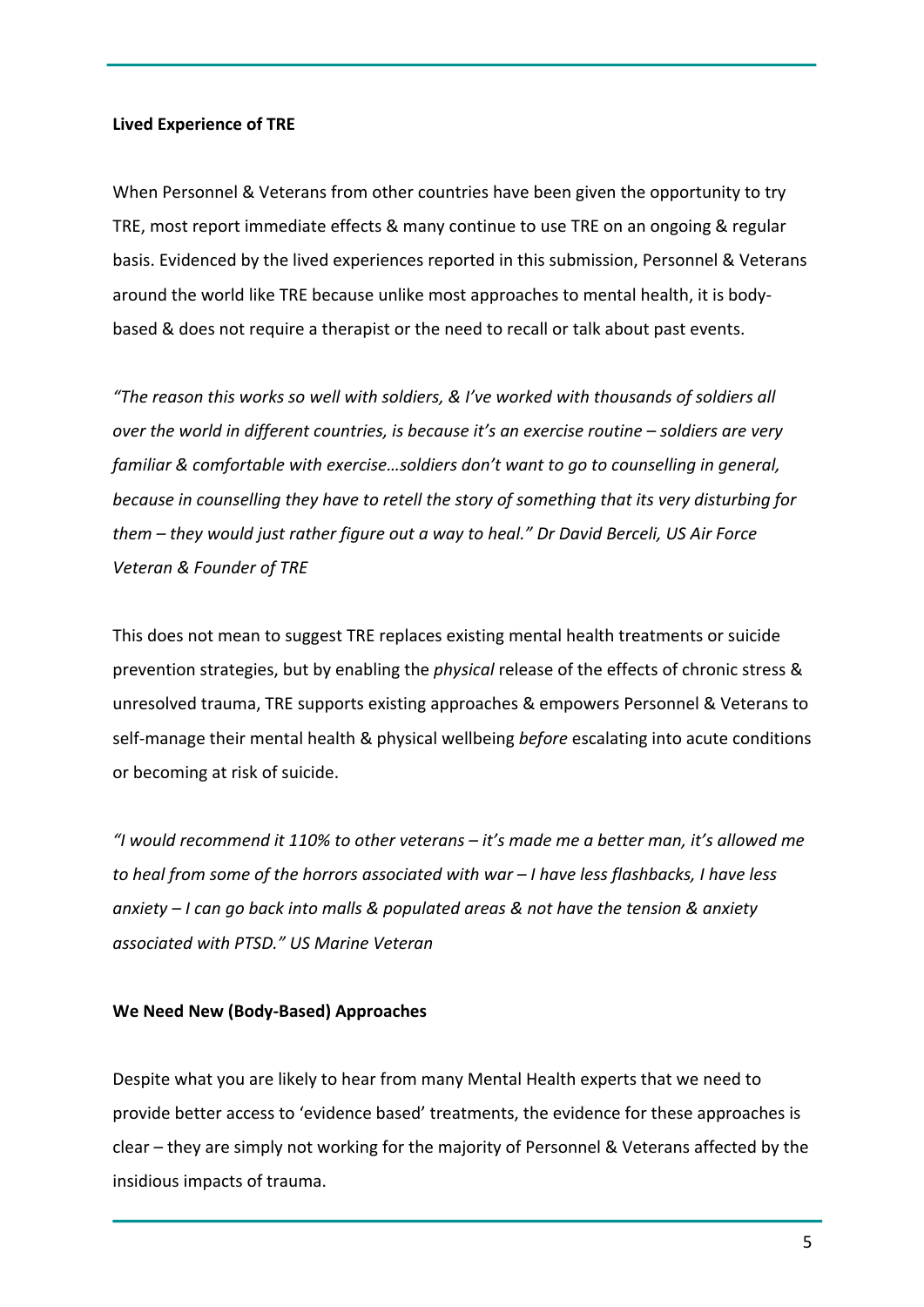*"Individual trauma-focused psychotherapy remains the recommended first-line treatment for PTSD….[however] reviews of psychotherapy studies in military-related PTSD shows that two thirds of patients retained their diagnosis after treatment…While all treatments reduced PTSD symptoms, only 31% recovered or improved…a sobering outlook that has not changed since 2013."' Duncan Wallace, Australian Defence Force Centre for Mental Health, Australian Psychiatry, 2020, Vol 28(3) 251 – 253.*

*"The limited effectiveness of evidence-based psychological interventions in people with PTSD, particularly in veteran populations, highlights the need to develop biological therapies that address the underlying neurophysiological & immune dysregulation associated with PTSD." Alexander McFarlane, Center for Traumatic Stress Studies, University of Adelaide, MJA 206 (6) – 3 April 2017*

*"For about 6 years I found myself in & out of therapists' offices & counsellors' offices to figure out what was going on & to get back to equilibrium. As we know they are really focused on the psychological component & gave me medication. I did all the things as prescribed but nothing was ever recommended for the body." US Navy Veteran*

By generating movements below the level of cognitive control, TRE specifically addresses this neurobiological component of stress & trauma in a significantly different way to most existing approaches.

*"I found the exercises helpful because they relax the body. In my case…I have Post Traumatic Stress. These exercises relax the whole body, and although the legs shake a lot, it also calms the mind." Columbian Army Soldier*

#### **Shaking Off Stress & Trauma**

At the heart of TRE is the trauma-informed reframing of spontaneous involuntary shaking & trembling as an innate positive recovery response that reduces stress & relaxes the neuromuscular system after stressful or traumatic experiences.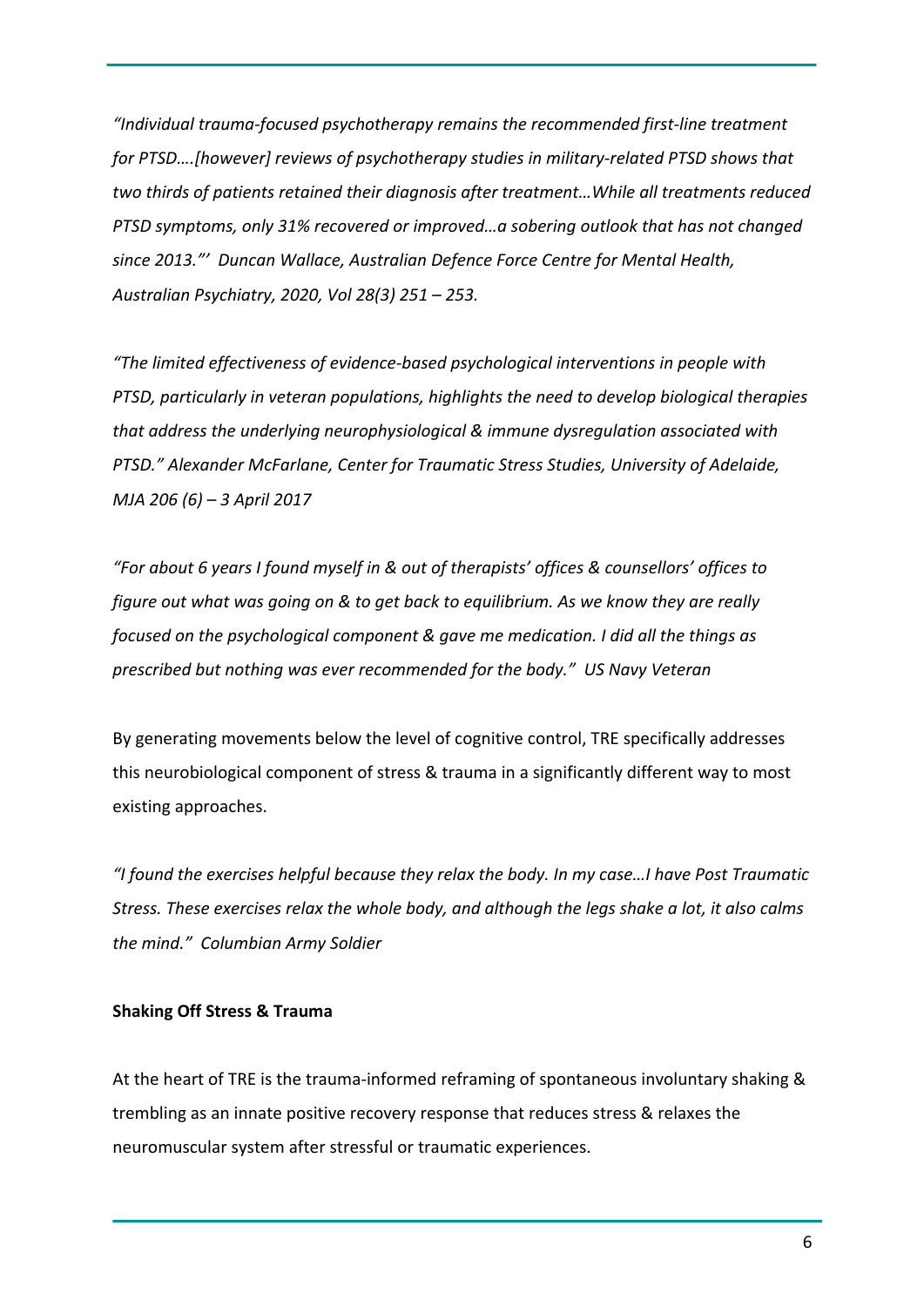Well recognised in animal research, common examples of these 'neurogenic tremors' in humans include people's hands shaking while public speaking, or their body trembling after a car accident or major shock. No doubt the Commission will have seen many people shaking & trembling as they recount stories of unresolved trauma & overwhelming grief.

By reframing this shaking reflex as a positive recovery response & providing a simple technique to deliberately activate it in a safe & controlled way, TRE destigmatises neurogenic tremors & empowers Personnel & Veterans to deliberately use them for the self-management of their mental health & physical wellbeing.

"*For the whole rest of the day I felt great – great mood, felt more energetic & felt like everything was more vibrant, the colors even, so there is something to this. Typically the only time I'm happy since being back home is here at the gym, & even my brothers, they're the ones that are telling me I'm an angry person all the time, they were even like 'why are you so happy dude?' I was like, I gave this stuff a try…& it works." US Marine Veteran*

#### **Making the Quantum Leap**

With no research into the phenomenon by either the Psychology or Psychiatry professions, spontaneous shaking & trembling is currently misunderstood & pathologised by Mental Health Professionals as a 'diagnostic symptom' of social phobia, generalized anxiety disorder, panic attacks & PTSD. (Diagnostic & Statistical Manual of Mental Disorders DSM-V)

Of even greater concern is the current pharmaceutical treatment of 'neurogenic tremors' associated with anxiety & PTSD may be inadvertently reducing the likelihood of Personnel & Veterans making a full recovery due to the medical inhibition of the restorative reflex the body is seeking to activate in order to complete its healing.

*"I was in Iraq 05/06 & the TRE is a great way to sort of release everything that you brought back with you, it gets it out & you don't even know it's leaving." US Marine Veteran*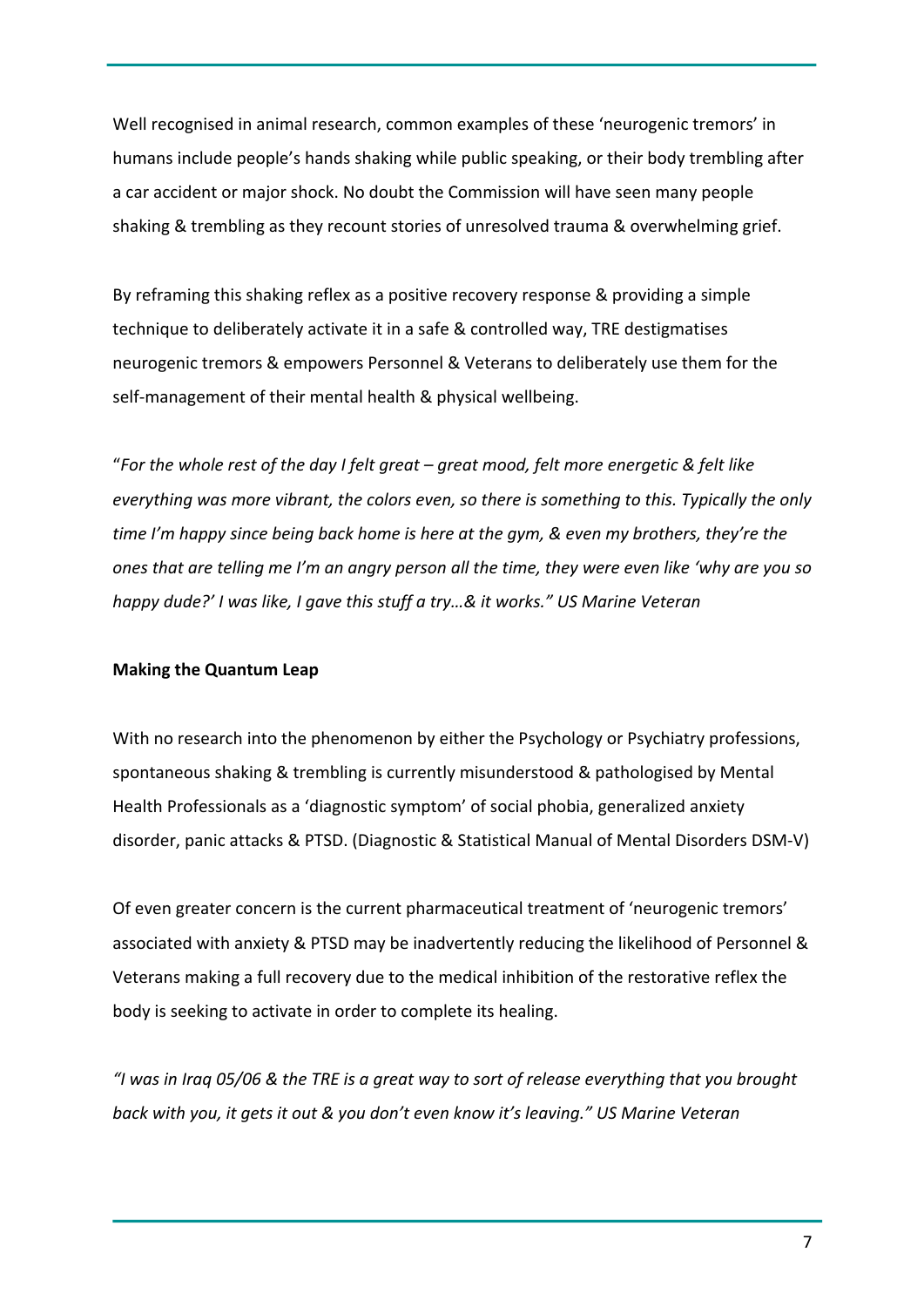For ADF & DVA mental health experts to make a valid assessment of TRE not only requires they make a quantum-leap beyond their existing knowledge & evidence bases,but also forces them to consider the possibility a clinical error may be inadvertently contributing to the poor mental health outcomes experienced by many of the Personnel & Veterans they are so genuinely seeking to support.

Given the lack of investigation of TRE by the ADF & DVA over the last 12 years, this leap has to date been a bridge too far, and a critical reason why an external recommendation by this Royal Commission to implement immediate pilot trials of TRE is in the best interests of Australian Personnel & Veterans.

*"…Vietnam, 1968/69. I've found TRE to be very effective in getting to & releasing a lot of the tension & Post Traumatic Stress that I experienced back then." US Marine Veteran*

#### **Winning the War Within**

There are many factors that contribute to the development of a mental health condition & eventual progression towards suicide, such as stigma, organisational structures, workplace culture & bullying, family issues, financial pressures, moral dilemmas & difficulties transitioning to a civilian career to name just a few. No doubt these & more will be tabled & addressed elsewhere by this Royal Commission.

At the individual level however, one of the most significant yet overlooked factors is Personnel & Veterans being unable to find the *physical relief* they are looking for in order to win 'the war within.' This internal war is not simply a battleground in the psyche or mind of Personnel & Veterans, but is first & foremost a neurobiological process played out in the theatre of their bodies.

*"A substantial & still accumulating body of evidence about the extensive psychophysiological & somatic comorbidities of post-traumatic stress disorder suggests the need to reconceptualise PTSD as a systemic disorder rather than one confined to the mind."*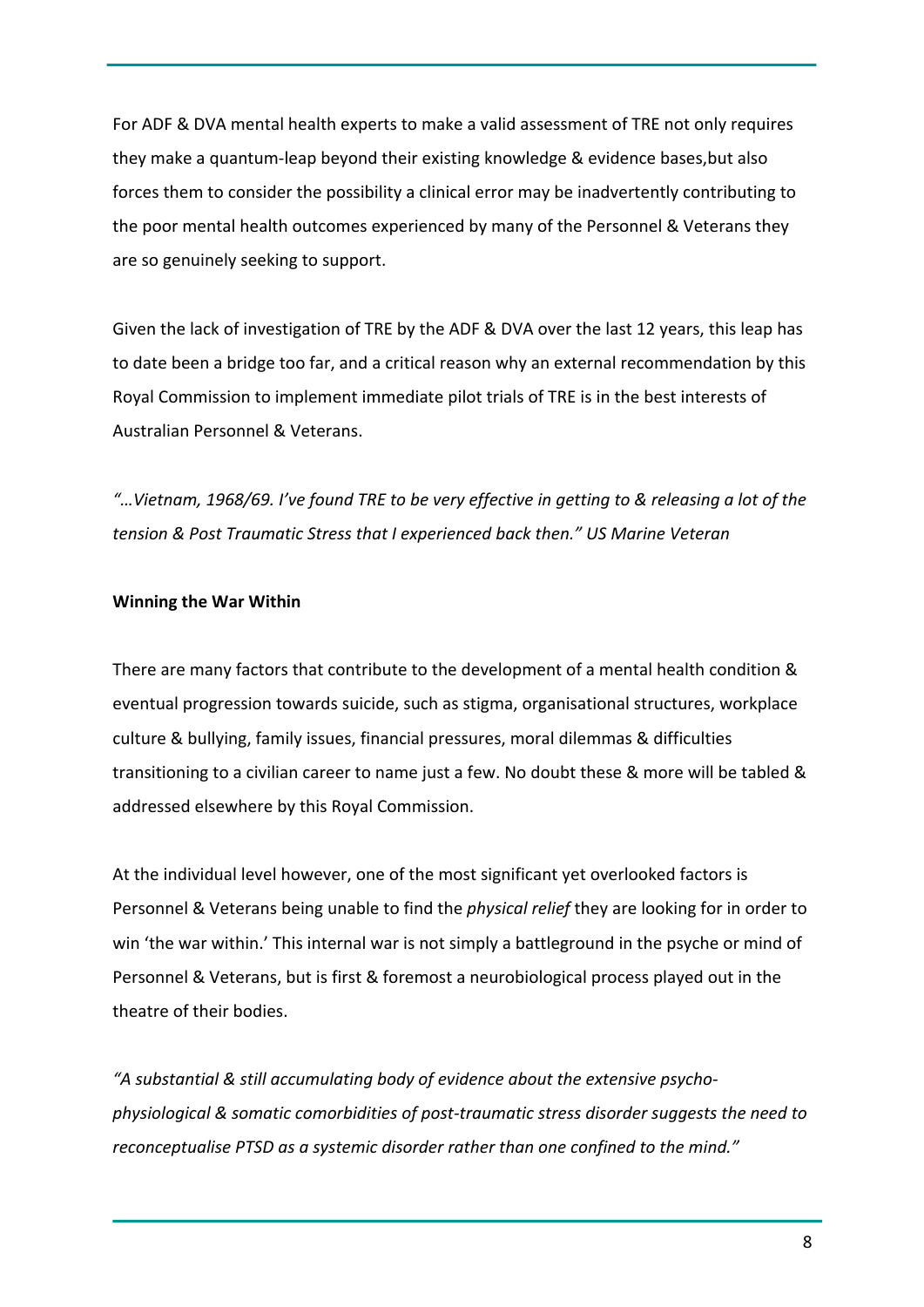*Alexander McFarlane, Center for Traumatic Stress Studies, University of Adelaide, MJA 206 (6) – 3 April 2017*

This need for *physiological relief* in the body is also an overlooked component of 'moral injury,' where Personnel have witnessed events or been required to carry out tasks they are unable to integrate within their own personal values.

While 'mental health' treatments for moral injury focus nearly exclusively on the cognitive & psychological aspects of the condition, providing Personnel & Veterans with a way to relieve the unresolved *physiological tension* associated with guilt & shame continues to be a missing link in efforts to mitigate the negative impacts of a Military career.

*"Since being medically discharged from the Australian Airforce with PTSD & Major Depression, TRE has transformed my life. The shaking allowed me to regulate my thoughts & sleep patterns & gave me insight into the shame & guilt that had been stuck in a loop inside my nervous system. It also helped alleviate some of the chronic stress I had been carrying so I could integrate my experience with more clarity & self-empowerment." Australian Airforce Veteran*

Given the ineffectiveness of current treatments to resolve these body-based impacts of post-traumatic stress & moral injury, it is no surprise many Personnel & Veterans turn to alcohol, gambling & substance abuse to help them endure the unresolved battle that continues on inside them.

When these coping strategies further disrupt their mental health & create even greater chaos in their lives, it is no surprise yet sadly all too common the only option left for many to win the war within is to end it.

*"I'd just like to say that as everyone looks forward to Christmas we don't get to do that anymore." Nikki Jamieson, Royal Commission Hearing, Brisbane*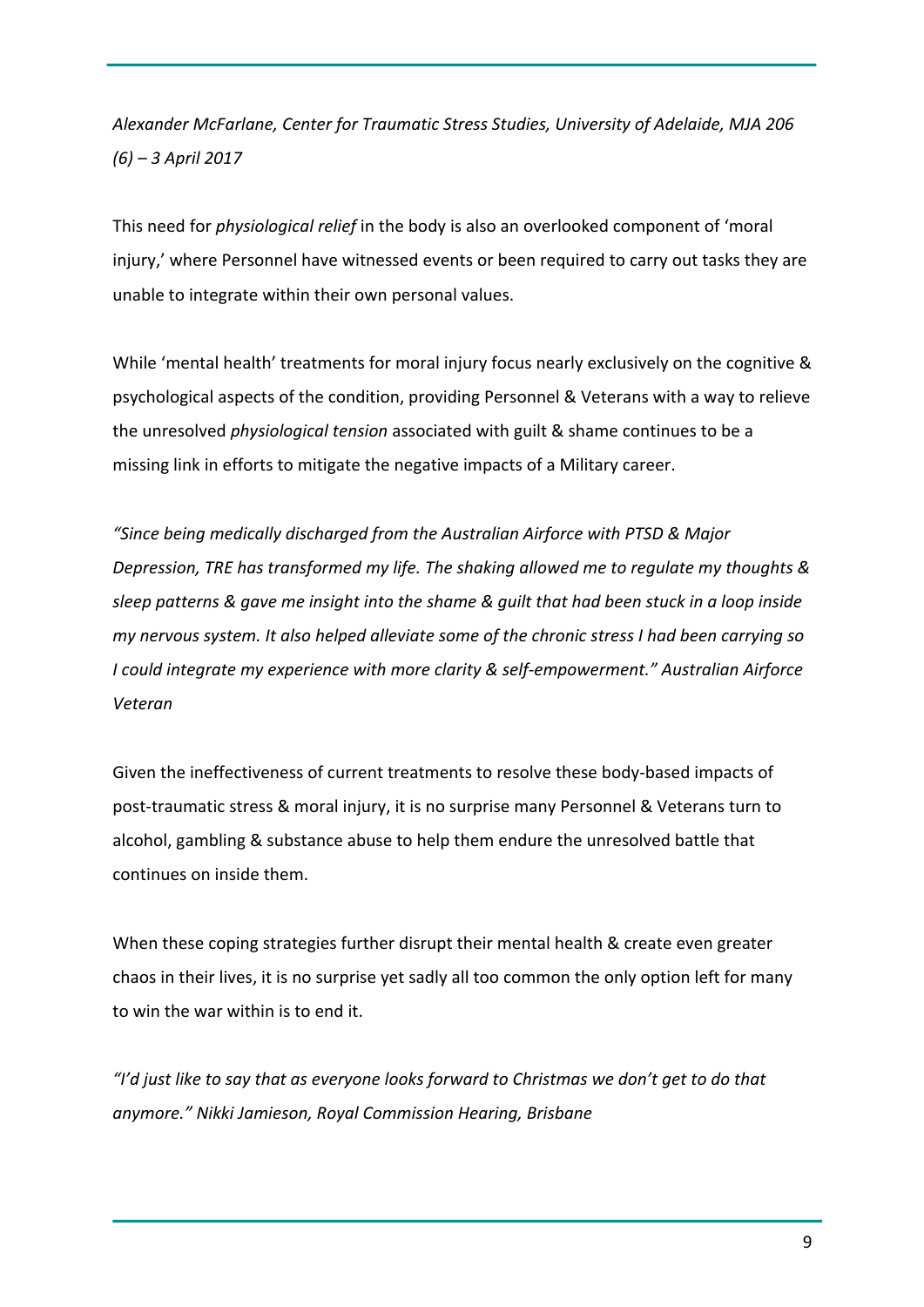As outlined repeatedly by Veterans throughout this submission, it is this *physical relief* from unresolved trauma carried in the neuromuscular structure of the body that is central to the paradigm-changing benefits of TRE & a missing-link in our current approaches to preventing Defence & Veteran suicide.

*"I remember having a sense of release from my chest after the first time I'd done TRE…I felt I could breathe again – like someone had taken their size 12 foot off my chest for the first time in about 8 years." UK Royal Air Force Veteran*

# **Performance Enhancing & Stigma Free**

In Australia, TRE & other similar 'tremoring' techniques are already being used by elite athletes including AFL Footballers, Professional Surfers & Olympic Medalists. This makes TRE attractive to Military Personnel & Veterans as it reinforces their culture of elite performance rather than being stigmatised as a 'mental health' practice.

*"Having been an Australian Military Physiotherapist for 9 years I understand the performance requirements needed in different parts of the Defence Force. Now I'm also a TRE Practitioner I believe the potential benefits of serving members being taught TRE for improved performance & self-regulation of their Mental Health are immense." Ex-Australian Military Physiotherapist & TRE Provider*

As TRE requires no equipment it can be used anywhere at any time - including in the field while on deployment. This provides Personnel with a simple tool to improve their recovery & performance, at the same time as helping to maintain their mental health & physical wellbeing across their life-span.

*"I like to use TRE exercises for a great recovery program that I use after I run or after I lift weights. It really works well to just make everything go back to normal & if you're never tried them, you've got to check it out." Former US Navy Seal & Fitness Instructor*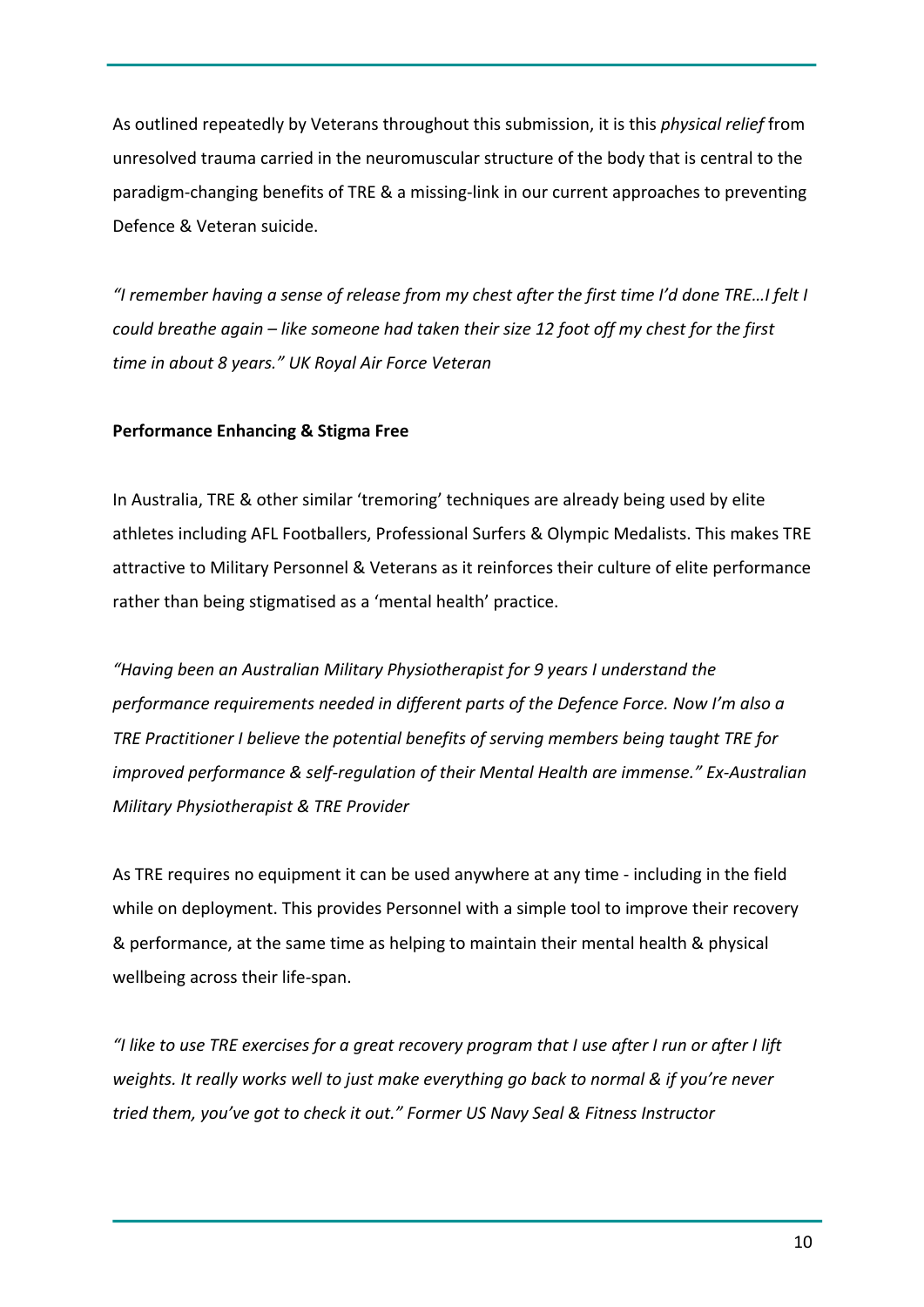While decision makers within the ADF & DVA are requesting more research before trialing TRE, elite athletes can't afford to wait for the science to catch up. With escalating levels of mental health & suicide amongst Australian Personnel & Veterans & devastating impacts upon their families, I trust you will recognise neither can we.

*"I've been doing TRE now for 3 months & for the first time in my life all the bad stuff & trauma that I went through I can say has now finally left me. I would recommend this to anybody that's got any kind of military service or Police background or even Emergency Services & stuff like that. This is absolutely fantastic – thankyou TRE." Retired South African Police Officer*

# **Peer to Peer Training**

Around the world, many Veterans who have learnt TRE have dedicated themselves to sharing the technique with their colleagues, not because of its research base, but because they have experienced the process & found it to be profoundly beneficial.

*"At the barracks I use TRE in Leadership Education Courses & I see people from the TRE groups take peace of mind & an inner strength with them. In the end they are stronger & more calm." Austrian Military Officer*

Able to be performed alone or in groups, TRE is easily integrated into resilience training & recovery routines to help create a culture of elite *recovery,* in addition to elite performance. As TRE is not a 'therapeutic treatment' but rather an exercise-based technique, the training can be effectively provided by health & fitness staff within the ADF & DVA with a small amount of additional training.

*"I've incorporated TRE into our core principles & system for non-pharmaceutical hormonal decompression. I use it after any workout & before any real stressful event. It's been instrumental in keeping me balanced & injury free, stress related & otherwise." US Veteran & Founder of VitalWarrior.Org*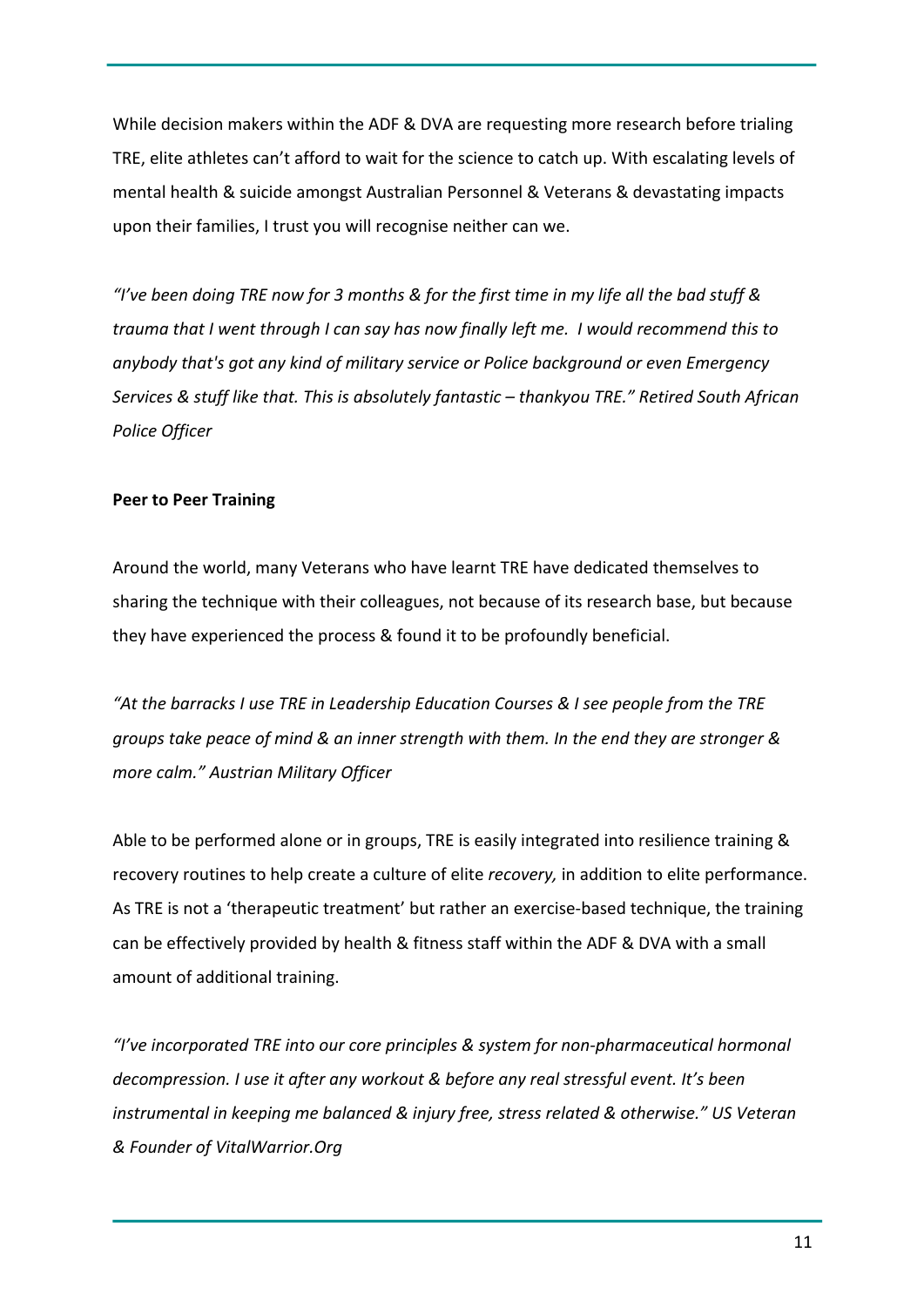# **Emerging Evidence**

Around the world, evidence for this novel approach is emerging.

In 2010, the US Military Centre for Excellence for Psychological Health & Traumatic Brain Injury identified TRE as one of the 5 most promising mind-body techniques to regulate arousal & calm the autonomic nervous system. It is currently being introduced in some areas of the US Military as part of 'performance under stress' & 'combat operational' training.

*"Of all the techniques that we introduce to US Army Soldiers as part of our resilience training programs, one of the ones they like best & keep coming back to is the tremors." Private Resilience Trainer to US Department of Defence*

In 2014, peer-reviewed research in the journal 'Global Advances in Health & Medicine' reported a significant impact on quality of life, positive emotions & greater confidence in dealing with adversity amongst non-professional care-givers.

In 2018, research in the primary care setting in Brazil reported TRE improved family relationships, reduced conflicts & domestic violence, & helped to *reduce mental health disorders.*

Most recently, a study by US Veterans Affairs in 2021 reported TRE as having 'similar positive effects on PTSD as Yoga, but with additional cognitive benefits.' This finding is highly significant as Yoga has been shown to be 'more effective for PTSD than any medicine studied up to now' & while not curing PTSD, makes a 'substantial difference in the right direction.' (Bessel van der Kolk, Medical Director of the Trauma Centre, Boston)

While most research in the mental health field remains heavily biased towards treatments for pathologies 'after the fact,' the primary value of TRE is as a prevention & earlyintervention strategy to support Personnel & Veterans to self-manage their mental health at subsyndromal levels *before* escalating into an acute condition or becoming at risk of suicide.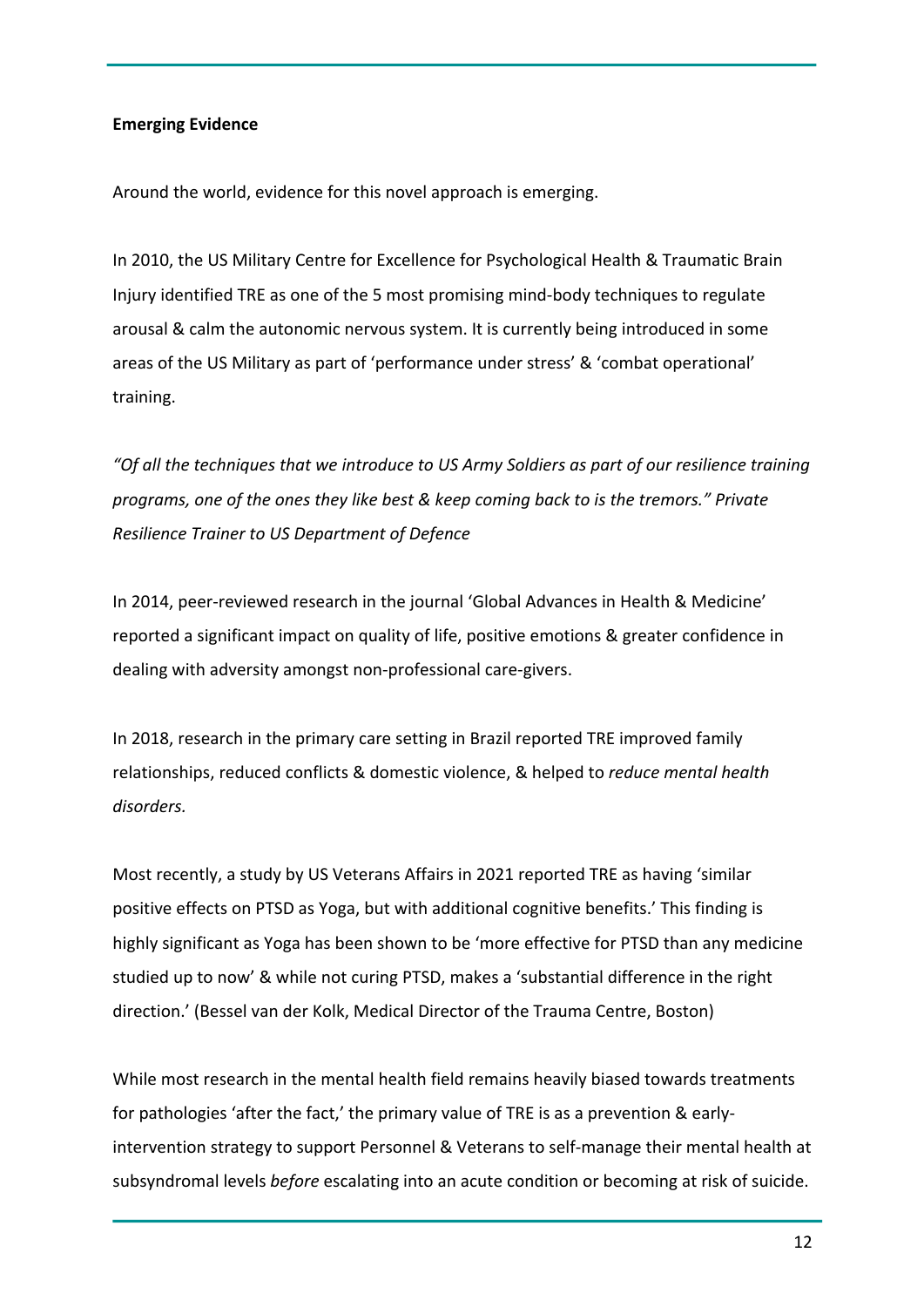*"I preferred my lectures with a lot of [TRE] exercises in it. They were excited & asking if we could do it again, so we will definitely repeat it. TRE helps people with physical stress to be more relaxed - they enjoyed it." Austrian Military Officer*

# **Evaluations of TRE in Australia**

In Australia, evaluations of TRE by Frontline Health Workers & Survivors of Natural Disasters consistently report the same positive results – people find TRE immediately effective & highly recommend it for others effected by stress & trauma.

In 2017 & 2018, 19 out of 20 Northern Territory Frontline Health Workers (including Correctional Services Staff) reported they were '*significantly to extremely more calm'* by the end of TRE Training. All 20 stated they were '*extremely likely'* to continue using the technique & that it would be '*extremely useful'* for other staff in their organizations. Of the 16 who had previously received other forms of resilience training, all 16 reported TRE was '*extremely more effective'* than the resilience training they had previously done.

In 2013, nearly identical results were reported by survivors of the Black Saturday Bushfires, with 28 out of 30 reporting they were '*immediately more calm'* & 29 out of 30 '*extremely likely'* to continue using TRE following the training. All 30 '*extremely agreed'* that other areas affected by natural disasters would benefit from TRE & that it was '*extremely effective'* use of community recovery grants. In the 5-year follow up to Black Saturday, the Victorian Government's Hubbard Report noted TRE 'played a positive role in individual & community wellbeing.'

This is not to suggest TRE is a silver-bullet that will prevent all mental health conditions or Defence & Veteran suicides, but while individual results vary, the lived experience of Personnel & Veterans around the world show TRE is consistently well liked & for many, has been as effective (if not more effective) than the 'evidence based' approaches they have previously received.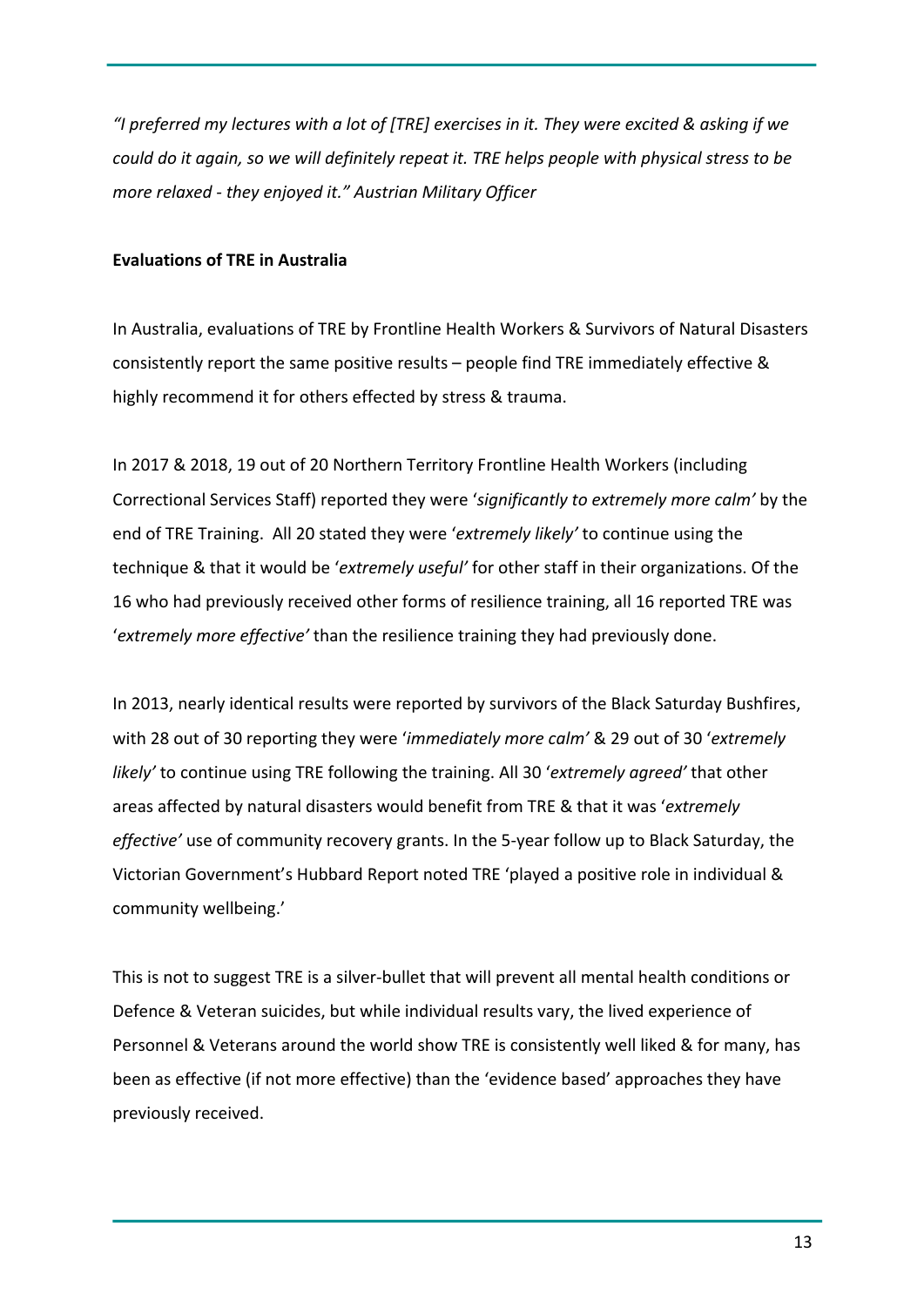*"I wasted the last 20 years of my life trying to get help from DVA. After the first session of TRE I could immediately feel the difference. After one session per week for six weeks I am sleeping better & feel like I am coming back into myself. My wife says I am thawing & she loves to see my soft side." Australian Veteran*

## **Supporting Partners & Families**

While this submission is primarily focused upon the mental health of Personnel & Veterans, it is important to note their unresolved trauma has a significant flow on effect upon other members of their families as well.

Offering TRE to Partners & Families not only provides them with a stigma-free, biological understanding of the health & behaviour of their loved one, but empowers them with the use of TRE for their own mental health & wellbeing as well

*"The pressures of dealing with someone impacted by their service is taxing, so you often get to the point where you feel like you are about to explode and there's no way out. Being able to fall into the shaking calms my nervous system." Wife of Australian Navy Senior Sailor*

When this training is provided to Personnel or Veterans & their Partners *together at the same time*, there is also an opportunity to create a supportive community environment essential to trauma recovery (especially moral injury) & a shared experience critical to relational healing & support.

*"Finding & learning TRE was a big turning point for me because it helped me support my husband & deal with the things that were happening. Some days it was the only way I could breathe without having a panic attack." Wife of Australian Navy Senior Sailor (as above)*

# **Cost Benefits**

Cost-effectively learnt in group training with additional support able to be provided online, TRE provides Personnel & Veterans with a practical life-long skill. It does not require the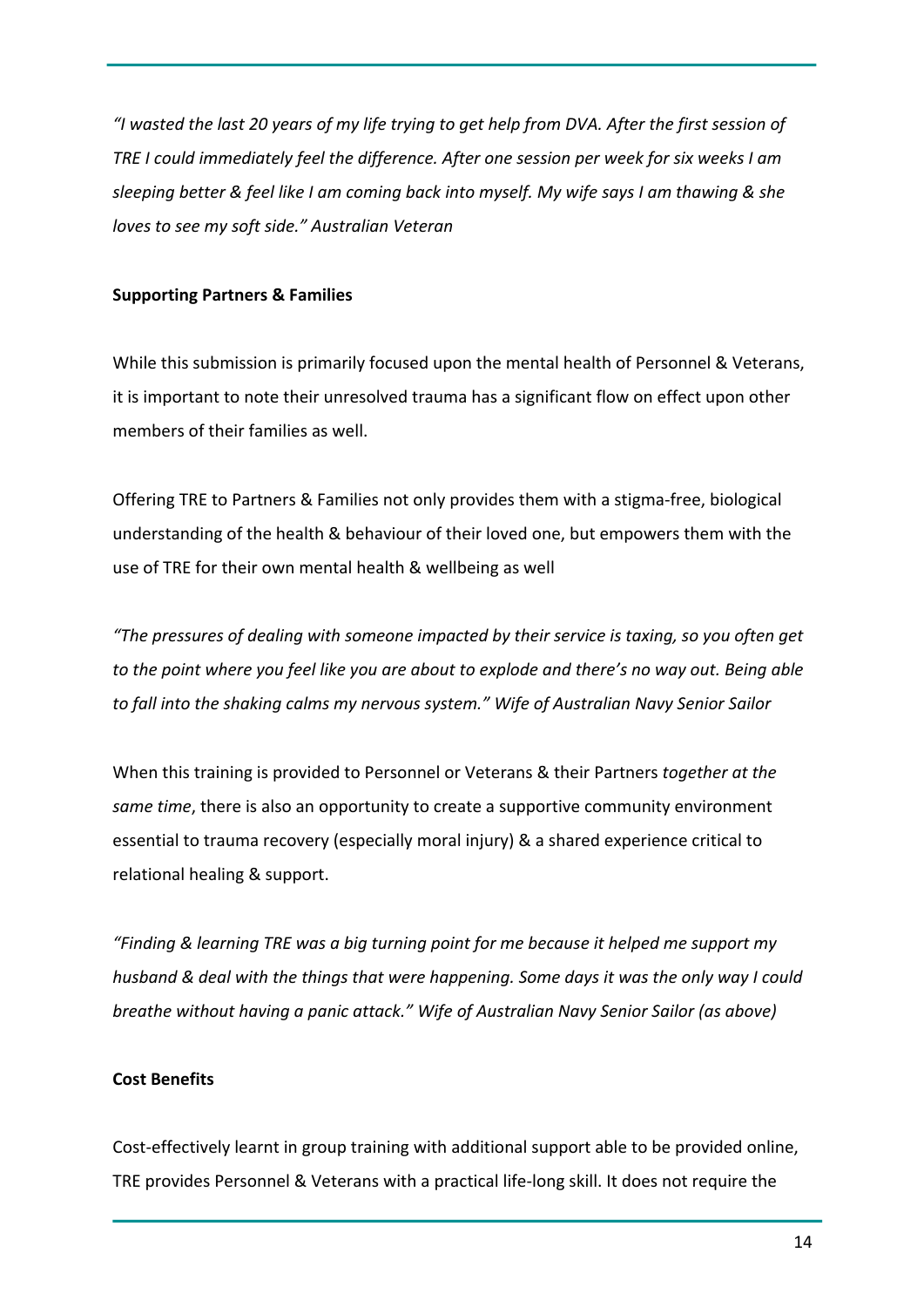mental focus of mindfulness nor the physical effort of Yoga, weight training or general exercise. This makes TRE particularly attractive as a 'go to' recovery technique when Personnel & Veterans are most stressed, most fatigued & least likely to use more demanding self-care practices.

*"When I was done I was incredibly relaxed – I had some of the best sleep I've ever had" US Marine Veteran*

Due to its ease of use & help with 'switching off' & 'letting go,' TRE is commonly used by Personnel & Veterans to help them get to sleep - as shown by many of the lived experiences outlined in this submission. Improvement in sleep quality is one of the most commonly reported benefits of TRE & one of the most significant factors in maintaining mental health & physical wellbeing across the life-span.

*"I was Afghanistan in 05, Iraq 06/07 & TRE has helped me acknowledge & release that trouble that has been really getting me the last few years. I'm sleeping a lot better now." US Marine Veteran*

While this Commission is primarily focused upon mental health & suicide, it is worth noting the leading causes of disease & death in developed nations, such as heart disease, obesity, dementia, diabetes & cancer, all have recognised causal links to a lack of sleep. (Matthew Walker, Why We Sleep)

*"I was waking up at night, swinging, [punches] jumping out of bed, things that aren't normal in sleep…we went to a class and ever since then I've done TRE. I see the added value – some of the best sleep I've ever had, I'm more energetic, I look at things completely different, I'm a lot calmer when certain situations arise." US Airforce Veteran*

With the Australian Rehabilitation Compensation Commission estimating the costs of health cover & a disability pension for a Veteran across their lifespan at 1 ½ million dollars, & Suicide Prevention Australia also estimating the economic cost of an individual suicide at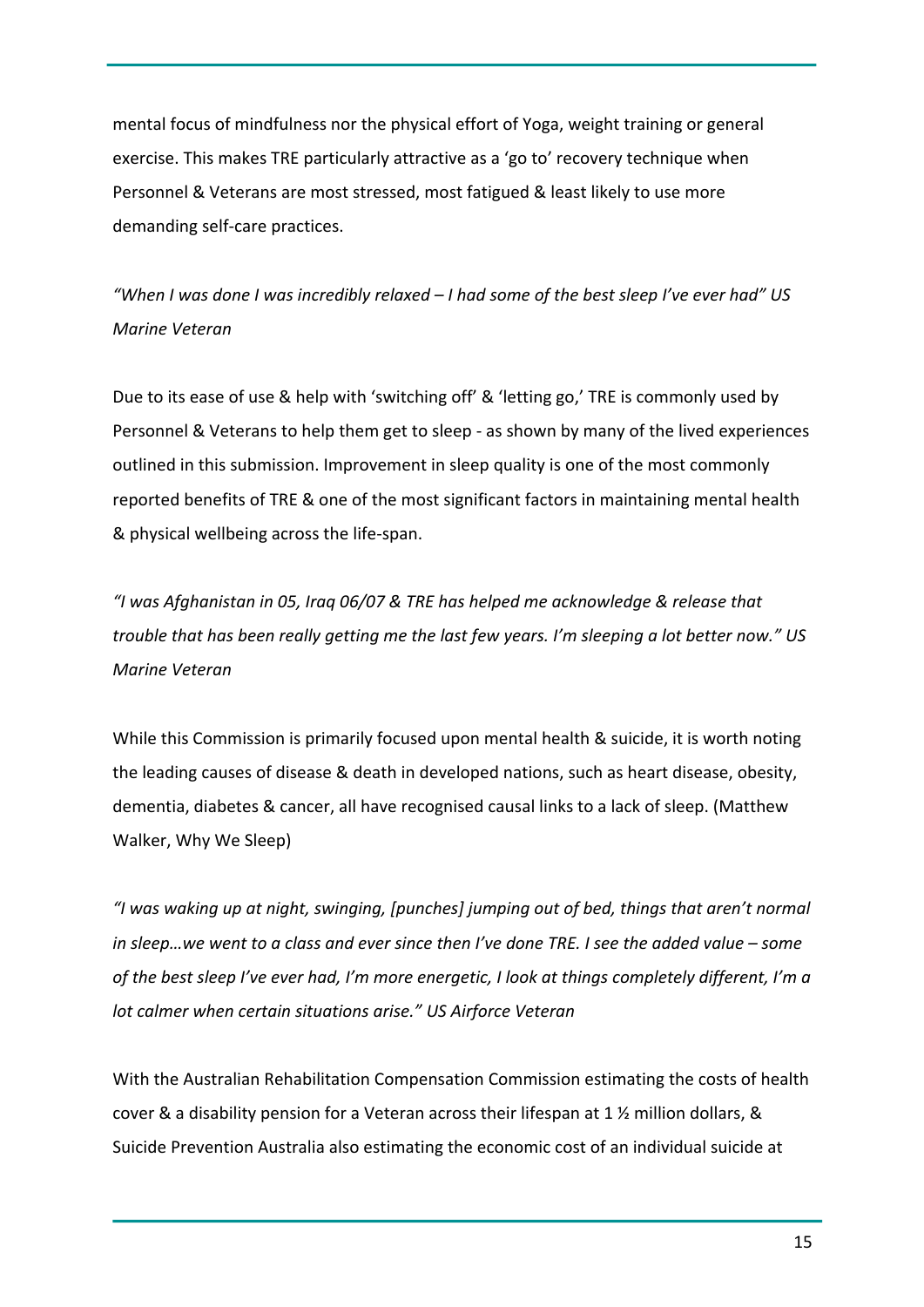more than 1 ½ million dollars, the cost of pilot trials to evaluate TRE at approximately \$300 per person are almost inconsequential.

When considering the costs to Personnel & Veterans affected by poor mental health or lost to suicide & the unending impacts upon their families, the potential cost-benefits of introducing TRE to Australian Personnel & Veterans are significant & substantial.

# **Estimated Uptake**

Having trained approximately 5000 people in TRE over the last 12 years & correlated with the experiences of my colleagues overseas, my professional opinion is that with well supported training approximately one third of Veterans who learn TRE would continue to use it on an ongoing & regular basis.

*"I have been utilising TRE 3-4 times per week after the training…on completing TRE I am deeply relaxed, calm and have the ability to focus, rest & sleep without needing any pain relief or pharmaceutical medications." Former Australian Soldier*

*"My first experience of TRE was about 2 weeks ago…I felt better almost immediately…I went home and was able to do the exercises. Every day for the last 2 weeks I tried to get at least one session in. I am sleeping better, I have noticed my digestive system is working better, over-all just better mood, able to mitigate stress a lot better. I recommend it for anyone who has a little bit more stress in their life than they'd like." US Marine Veteran*

While not practicing TRE on a consistent basis, a further third of Veterans would be likely to retain the technique & use it 'at call' to help them recover from periods of acute stress or extreme trauma.

*"Veterans, I would highly recommend get on this - especially the guys who have deployed overseas as I have, coming home a little bit irritable, little bit of a hard time re-adjusting, definitely helps you to relax, take your time, transition the way you need to. I think I'll be doing it for the rest of my life." US Marine Veteran*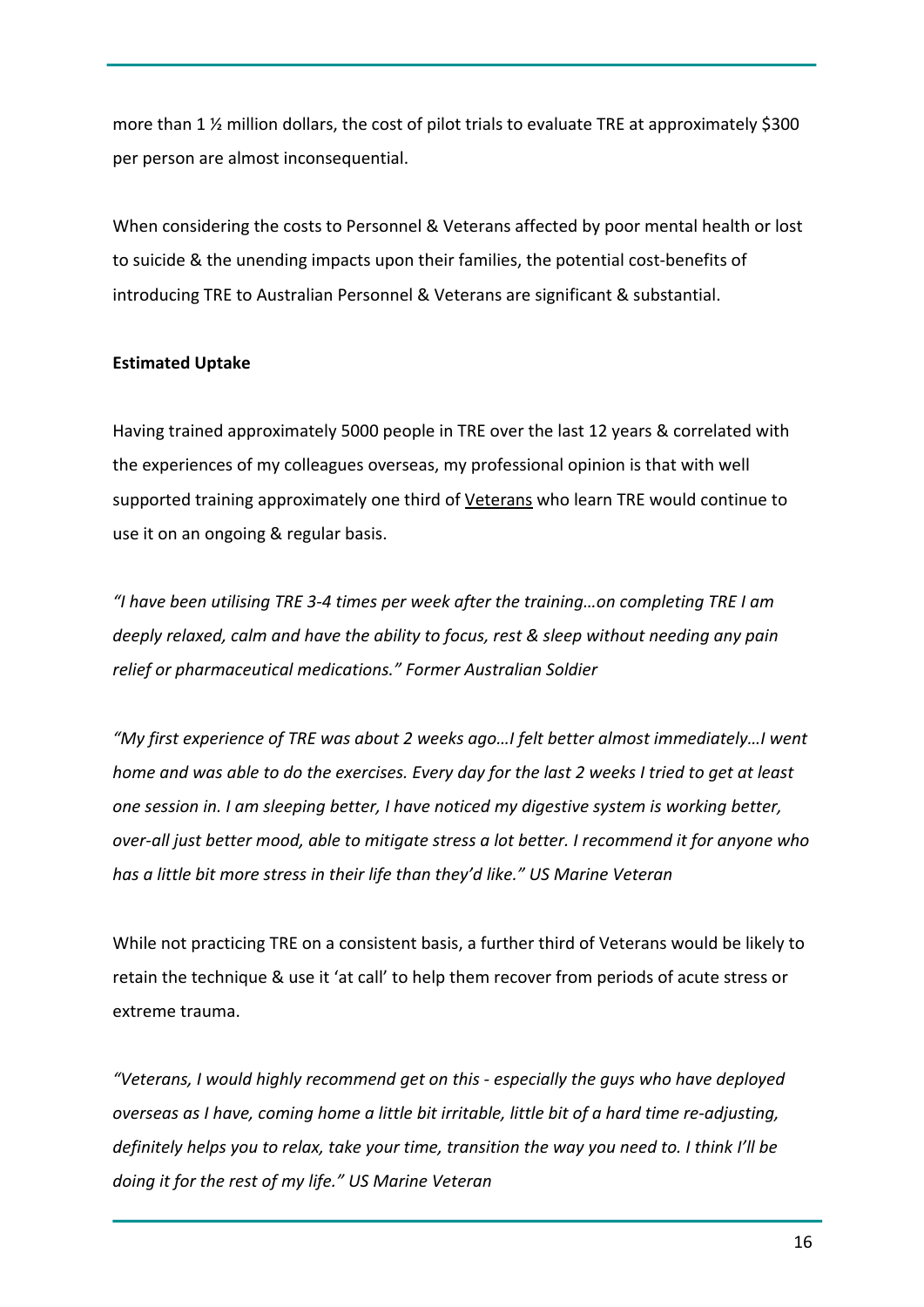*"The exercises felt really relaxing for the whole body, especially the legs. It is a very good exercise to release stress. It is clear I will keep doing them because it feels so good." Columbian Army Soldier*

While some Veterans may not deliberately use TRE at all following the training, they still benefit from the trauma-informed reframing of shakes & tremors so they do not suppress this natural recovery response should it occur in themselves or others spontaneously after an acute shock or overwhelming trauma.

*"This has been one of the greatest tools I have because I do it whenever I need to" US Marine Veteran*

While these estimations are based upon Veterans living in the community outside the supportive structure of the ADF, the up-take & ongoing use by active Personnel is likely to be substantially higher – especially if TRE is introduced at induction training, integrated into recovery routines, & reinforced at critical times throughout the career such as predeployment, post-deployment & transition back to civilian life.

This would be in direct alignment with recommendations from the 'When Helping Hurts: PTSD in First Responders' Report to 'provide training on trauma-related stress & calming techniques at recruitment & regularly refurbished throughout the first-responder career.'

*"If I would have known TRE in Kosovo or in Afghanistan, if my team had have known it when we were deployed, we could use it once a week, once every second day, to discharge that stress instead of growing a bit numb & taking bigger risks" Swedish Special Forces Veteran*

#### **Letting Australian Personnel & Veterans Decide**

Despite the best efforts of the ADF & DVA over the last decade, the need for this Royal Commission is a clear indicator current approaches to mental health & suicide prevention are not working for far too many Australian Personnel & Veterans – innovation is necessary & change is desperately required.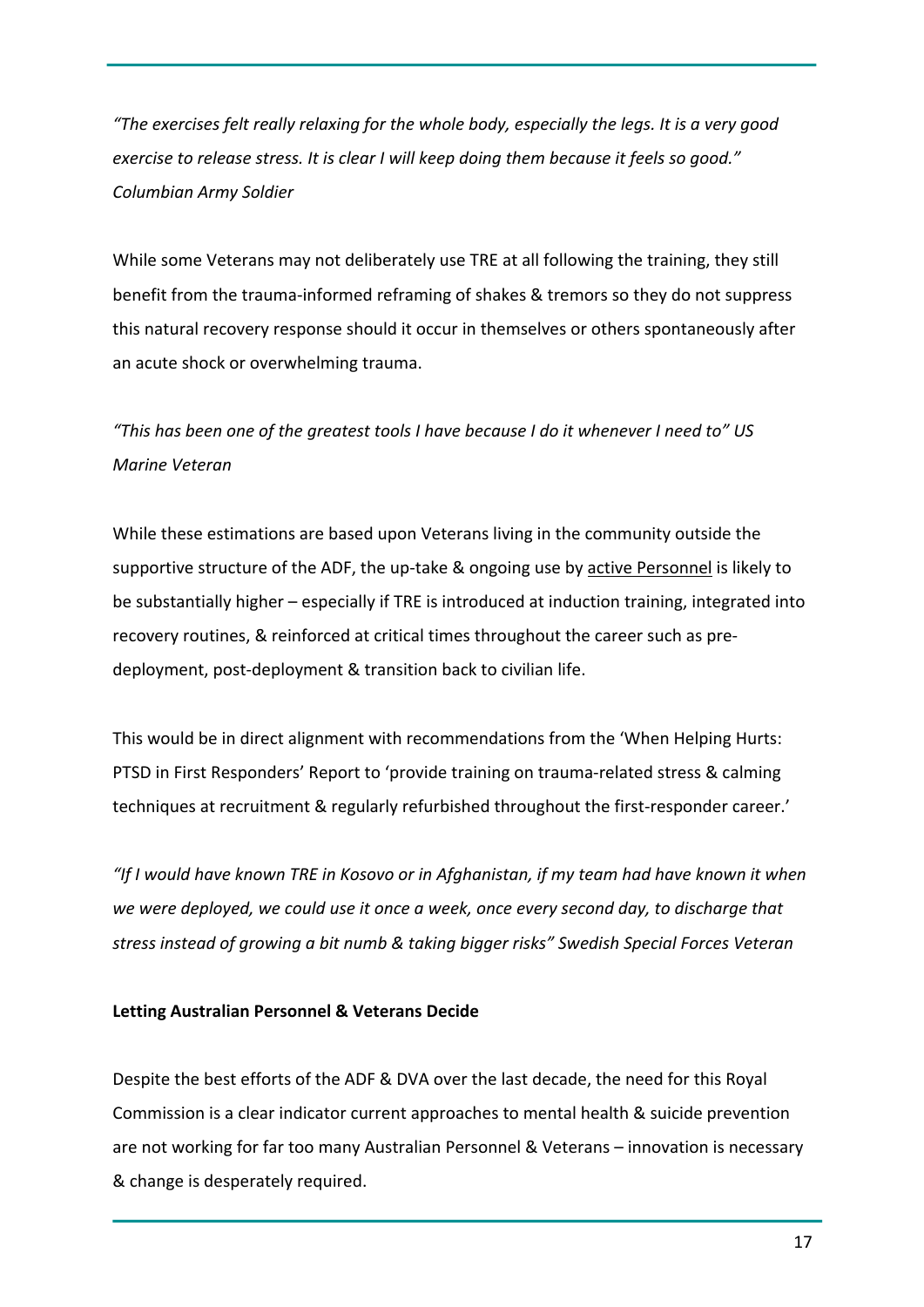*"Good luck on moving forward with this - the Military are very resistant to anything outside 'standard medical practice'." US Air Force Veteran & TRE Founder Dr David Berceli*

With an emerging evidence base, consistently positive evaluations by Frontline Workers within Australia & benefits reported by Personnel & Veterans all around the world, I trust this submission has shown there is substantial 'action research' behind TRE & more than enough lived experience to warrant immediate action by the ADF & DVA.

*"I will do everything I can do to make sure the military look at this, studies it, evaluates it & inculcates it into our warriorship. It's a missing component, it's a missing link to completing the cycle of warriorship - so you can own your experience & it doesn't own you." US Marine Veteran*

To this end I request the Royal Commission make a specific recommendation that both the ADF & DVA fund wide-scale pilot trials to enable Australian Veterans & Personnel at various stages of their careers to experience TRE & evaluate it for themselves.

Such a recommendation would remove the current 'lack of evidence-base' barrier preventing the ADF & DVA from trialing TRE & provide an immediate pathway for Australian Personnel & Veterans to access this potentially life-saving technique.

Thank you for considering my submission. I would welcome an opportunity to present at the hearing in Melbourne & if possible, to include TRE Founder Dr David Berceli via online link given his extensive experience training Veterans & Military Personnel all around the world.

Regards,

bable

Richmond Heath TRE Australia